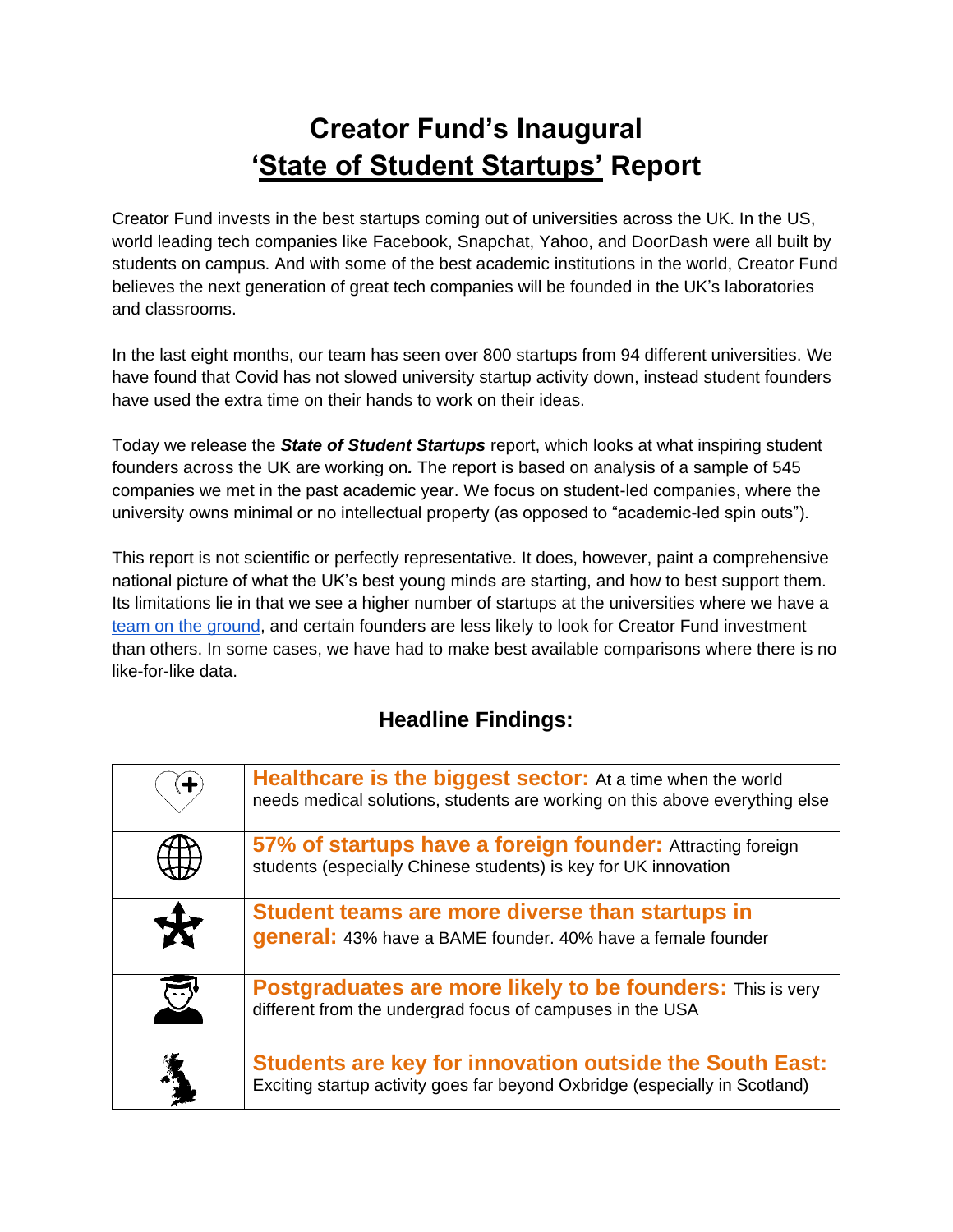# **The majority of UK startups have a foreign founder**

Almost six in ten companies started at university have a non-British founder.<sup>1</sup> Perhaps, the very act of travelling across the world to study shows an appetite for risk necessary to be a founder. And many students choose UK universities because they are world leading startup launchpads.

Shawn Du, a Creator Fund-backed Chinese founder, said *"I came here to study because I wanted to start a company and thought the UK had the best talent for building my team."*



China sends over 120,000 students to the UK to study every year.<sup>2</sup> This is more than the next eight countries combined. This corresponds to Chinese students being the most likely to start companies, followed by Americans.

Canadian students are disproportionately entrepreneurial, creating the same number of startups as French or German students, despite being half their overall number.

Francois Gouelo, a Canadian founder backed by Creator Fund, said "*Freedom and creativity are key to Canadian education, especially compared to Europe where going above and beyond can be frowned upon. We also have a different attitude to hierarchy and age. In Europe, we still see young CEOs as students with a project. In Canada, young or old, a CEO is a CEO."*

India is notably missing from the top of the list, despite sending the second most students to study in the UK.

Creator Fund investor Richa Bajpai, said *"I think it's because of the debt Indians have to pay back afterwards, compared to Chinese students who are often paid for by the government, European students who pay less, and Americans who are more likely to be family subsidised."* 

 $1$  This is based on a subsection of deals where we knew the nationality of the founding team <sup>2</sup> Including Hong Kong (data 2017/18). [https://www.ukcisa.org.uk/Research--](https://www.ukcisa.org.uk/Research--Policy/Statistics/International-student-statistics-UK-higher-education)

[Policy/Statistics/International-student-statistics-UK-](https://www.ukcisa.org.uk/Research--Policy/Statistics/International-student-statistics-UK-higher-education) higher-education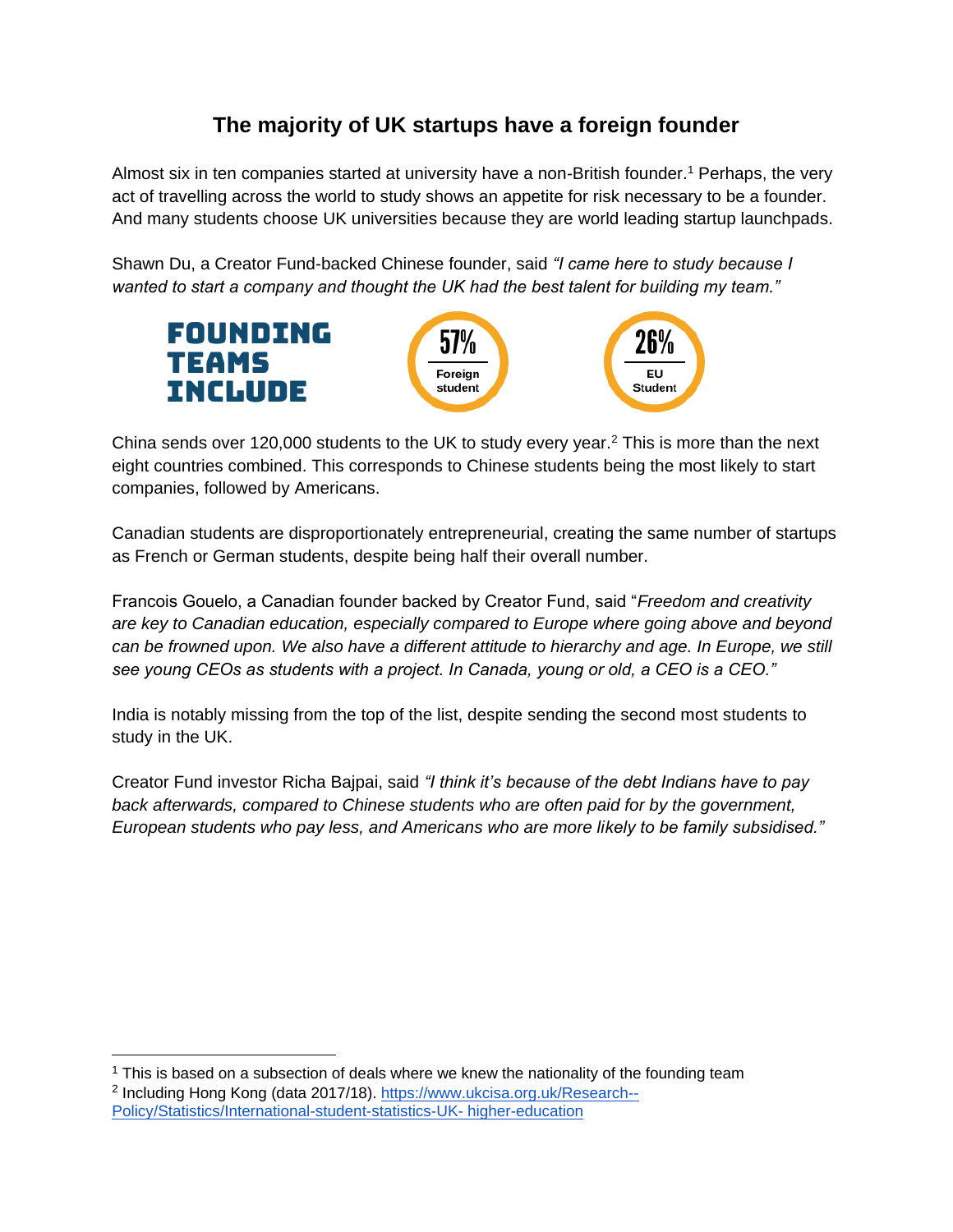

## **Student startups are leaders on diversity**

Student startups are more diverse than startups in general. 40% of student startups have a female founder, compared to one in four high growth companies in the UK generally.<sup>3</sup> And almost half of student startups have a BAME founder. This is partly driven by high numbers of diverse international founders.





43% **BAME** founder

The most diverse teams are coming from Oxbridge. In Oxford and Cambridge 61% of teams have at least one BAME founder. This is a result of a high number of international PhD students coming to study at Oxbridge and starting companies (53% of the Oxbridge companies we saw came from PhD founders, which was much higher than anywhere else). Scotland performs worse: only 21% have BAME representation on the founding team.

# **Solo founders are rare**

Student founders are surrounded by talent on campus, and only a few of them start companies by themselves. 21% of students started a company by themselves, which is not that much higher than the number of startups that have 4 founders (13%). Women are less likely than women to start a company by themselves (17% of women are solo founders). And at Oxbridge we didn't meet a single company that had a solo founder.

<sup>3</sup> <https://newable.co.uk/wp-content/uploads/2019/12/Female-Entrepreneurs-2019-WEB.pdf>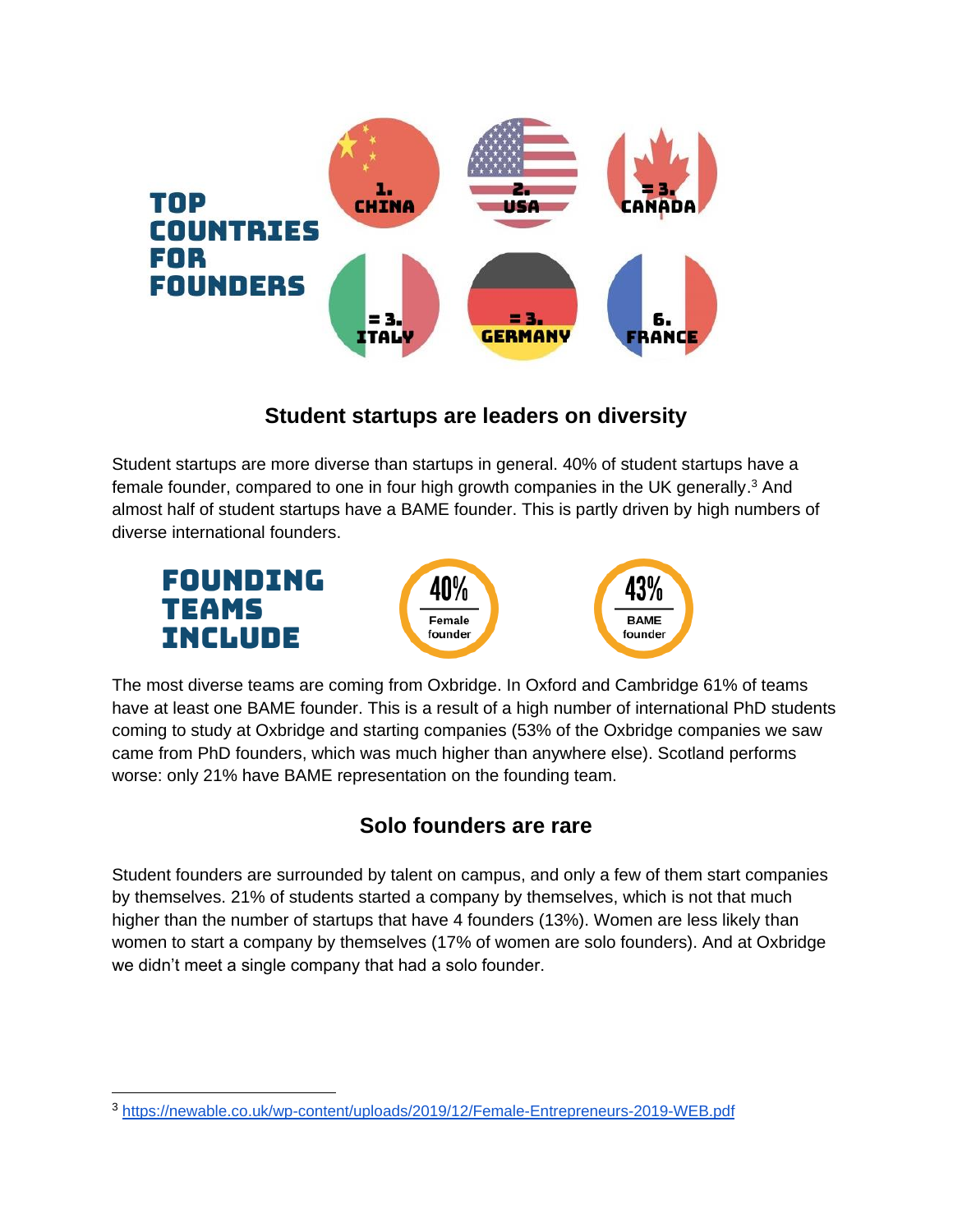

## **Undergraduates are less likely to start companies**

UK student startups are more likely to be founded by Masters and PhD students compared to the USA. Leading student US VC Dorm Room Fund made [43% of investments in](https://5years.dormroomfund.com/)  [undergraduate companies, and just 8% in PhDs.](https://5years.dormroomfund.com/) In the UK, we found that 30% of startups are founded by undergrads, and 26% by PhDs.<sup>4</sup> And as stated above, that rises to 53% of companies being PhD founded at Oxbridge.



There are several factors that we believe explains the lower levels of UK undergraduate entrepreneurship:

- 1. **Shorter degrees**: Three years in the UK instead of four in the USA.
- 2. **Stronger pull of conventional career paths:** Strong pull of "Milk Round" jobs at management consultants and corporates deter students from the entrepreneurial path.
- 3. **Siloed degree structure:** Undergraduates in the UK read one subject, which means they tend to meet other people studying similar things and have less exposure to ideas from outside their degree. The broader US system means that someone studying business might also be taking a course in computer science, meeting potential cofounders and getting new ideas.

Scottish student founders are more likely to be undergraduates (47%) than in England. Interestingly, Scotland has both four-year degrees and many universities follow a more American-style system of making students take a wide range of courses.

<sup>4</sup> This compares startups funded in the USA vs. startups founded in the UK, as we do not have like-forlike data.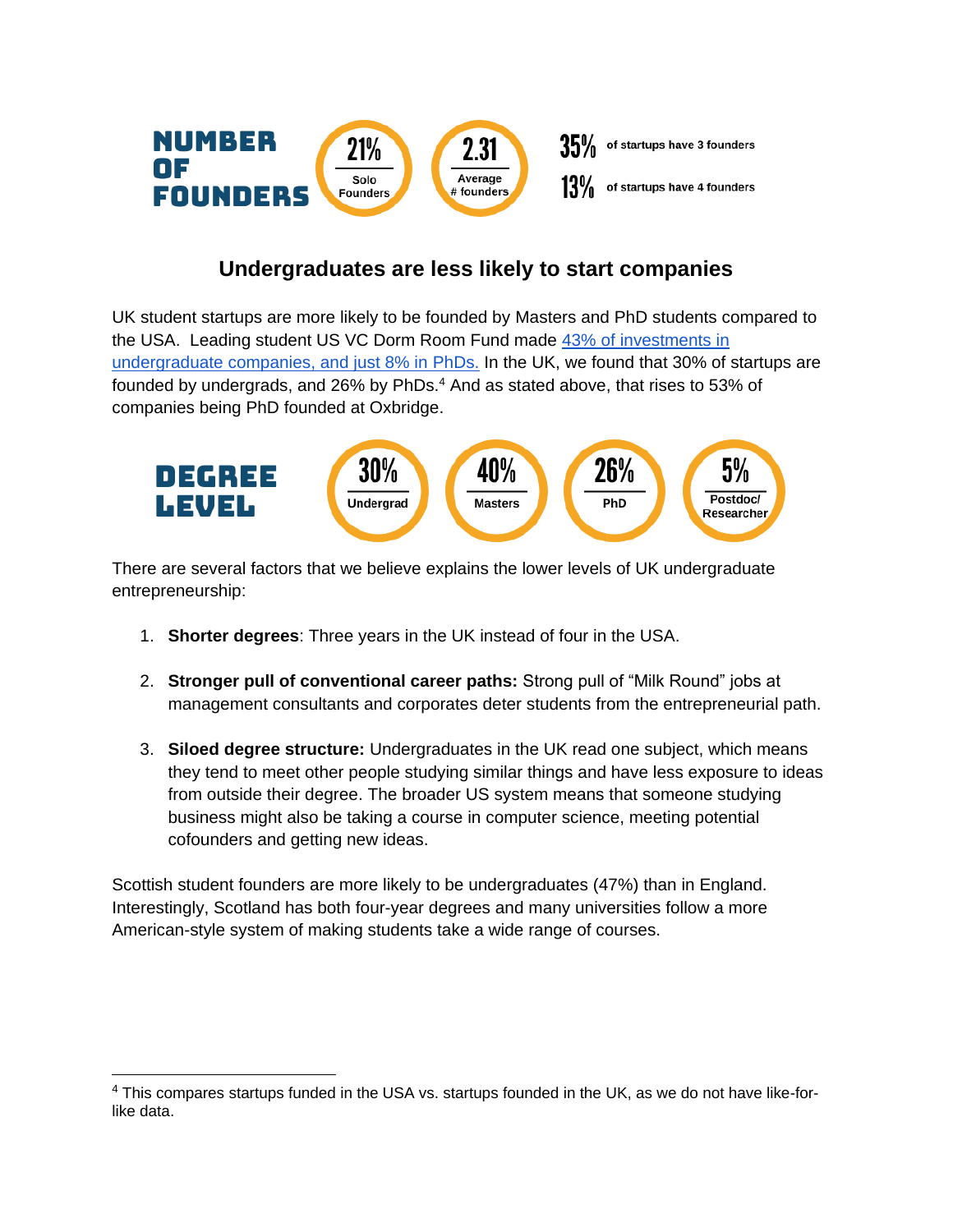# **Healthcare is priority for student founders**

UK universities have been at the forefront of the fight against Covid-19 and healthcare is the priority sector for student founders. <sup>5</sup> 16% of startups are in healthcare and a further 4% are in biotech. This includes several startups who have pivoted existing models to help tackle Covid, like the Loughborough scientists at Figura Analytics who have taken a saliva-based test for the soft drink industry and turned it into a diagnosis tool for Covid.

Cambridge and Imperial's prestigious medical programs are generating 62% of healthcare startups overall (followed by an additional 16% from Oxford). Healthcare founders are far more likely to be postgraduates (81%).

The other major sector for student founders is foodtech and agriculture. Here, universities outside of Oxbridge come into their own. Perhaps surprisingly given its reputation for finance, LSE is the leader in generating foodtech startups, accounting for 16% of the companies that we saw in the sector. There is a lot of activity at Scottish universities, with 18% of overall foodtech startups.



# **TOP INDUSTRIES**

There were sectors where we were surprised not to come across more startups given the subjects students study. Despite lots of students reading politics we see few startups in the govtech space, nor did we see much legaltech coming out of law programs. Students are also much more interested in software than hardware. We saw limited startups across hardware categories like consumer electronics, home appliances, or automobiles and mobility.

<sup>5</sup><https://www.imperial.ac.uk/news/197023/imperial-begin-trials-oxford-covid-19-vaccine/>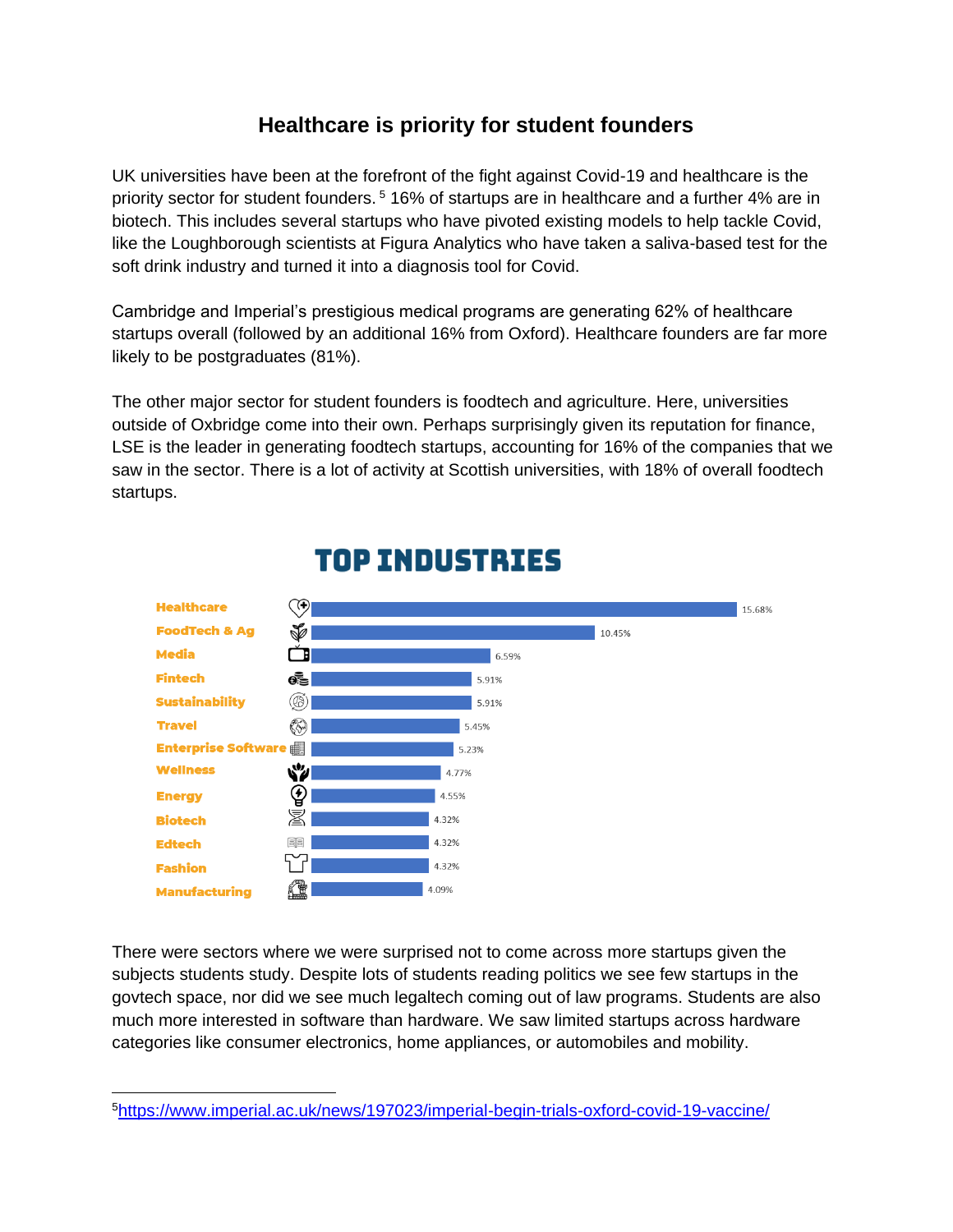#### **Top Industries by Region**

One of the strengths of the UK higher education system is the specialisation of different universities. This is often correlated to the local industries that are strong in that area. We see that with startups too.

Loughborough's sporting excellence is helping drive exciting Midlands sports startups like waterproof headphone maker **Tzuka**. The strength of the agricultural industry in Scotland is reflected in Agtech startups from across Scottish campuses, including [robots for grain silos](https://www.crover.tech/) from Edinburgh and [saline farming](https://www.seawatersolutions.org/) at Strathclyde. Universities in the North of England are using technology to make manufacturing and the energy sectors more efficient, like [Buildstream](https://www.buildstream.co.uk/) from Newcastle and [UrbanChain](https://urbanchain.co.uk/) from Manchester.

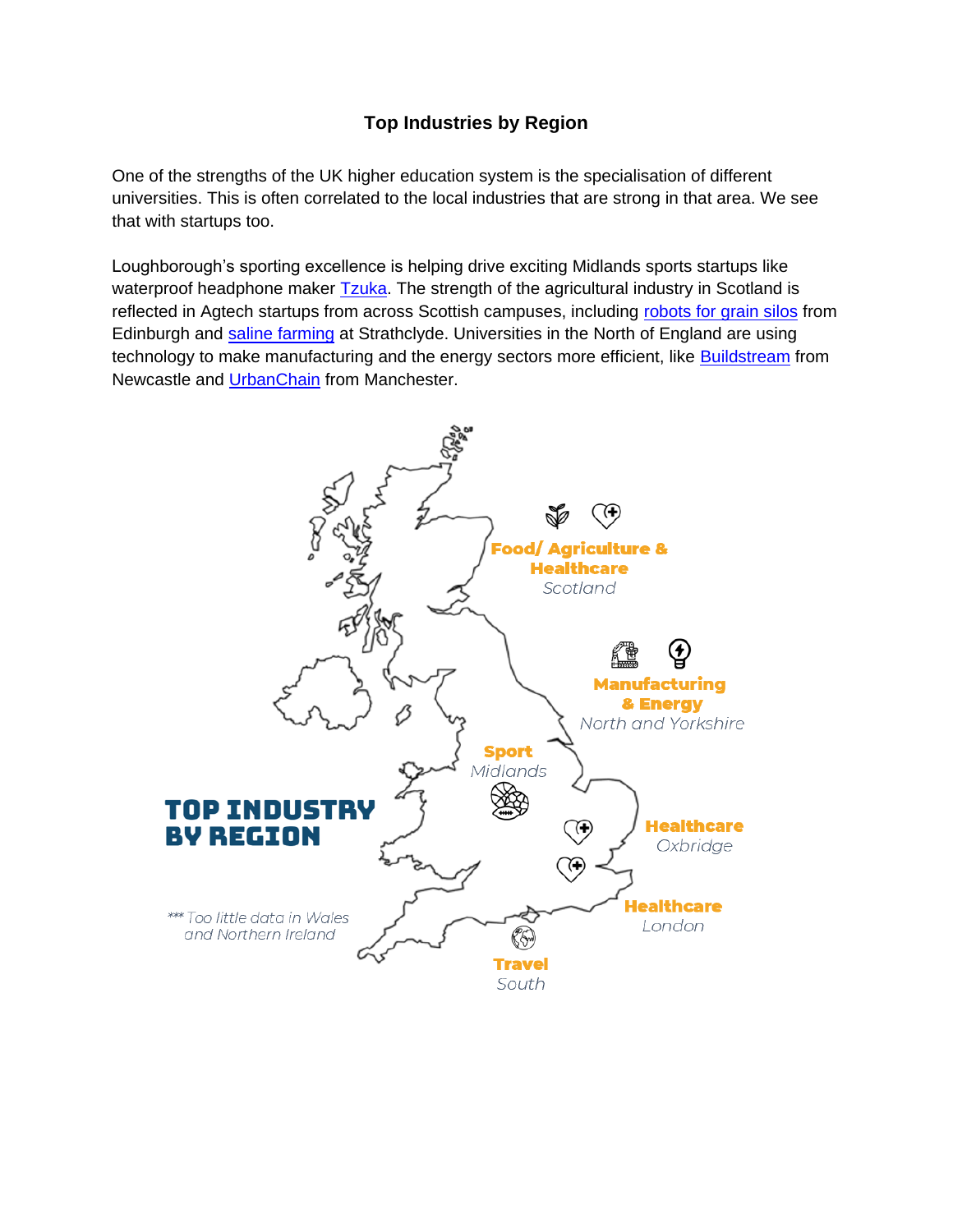## **Student startups key for spurring innovation across country**

In the UK, 71 pence of every £1 of venture funding goes to companies based in London.<sup>6</sup> But universities are one of the institutions that are most evenly spread across the country when it comes to quality. So, do student founders have the potential to drive startup activity more evenly across the UK?

We found that 38% of student startups came from universities within London. The cities of Oxford and Cambridge, not surprisingly, come next. But even when you combine London and Oxbridge, that only represents 60% of the student startup activity.

When we ranked universities by number of startups, eight of the top fifteen universities came from outside the South East. In particular, Scotland is a hotbed of student entrepreneurial activity. 15% of student startups came from Scotland, even though Scotland only receives 2% of overall VC investing in the UK.<sup>7</sup> 3 out of the top 15 universities are Scottish, and Edinburgh is ranked 7th overall. Undergraduate startup activity is particularly strong in Scotland, which we believe is partly driven by the excellent enterprise teams in universities like Edinburgh and Strathclyde.

We ranked the top 15 universities by how many startups we saw from each over the year:

| 71                              | 50                | 48             | 39                | 34                 |
|---------------------------------|-------------------|----------------|-------------------|--------------------|
| <b>CAMBRIDGE</b>                | <b>IMPERIAL</b>   | <b>OXFORD</b>  | <b>LSE</b>        | <b>UCL</b>         |
|                                 |                   |                |                   |                    |
| 32                              | 30                | 23             | 15                | 14                 |
| <b>LBS</b>                      | <b>EDINBURGH</b>  | <b>BRISTOL</b> | <b>KINGS</b>      | <b>WARWICK</b>     |
|                                 |                   |                |                   |                    |
| 11                              | 11                | 10             | 10                | 10                 |
| <b>LOUGH-</b><br><b>BOROUGH</b> | <b>MANCHESTER</b> | <b>DUNDEE</b>  | <b>NOTTINGHAM</b> | <b>STRATHCLYDE</b> |

# **#STARTUPS FROM TOP 15 UNIS**

 $6$  Tech Nation Report 2020, "UK Tech for a Changing World"

<sup>7</sup> Tech Nation Report 2020, "UK Tech for a Changing World"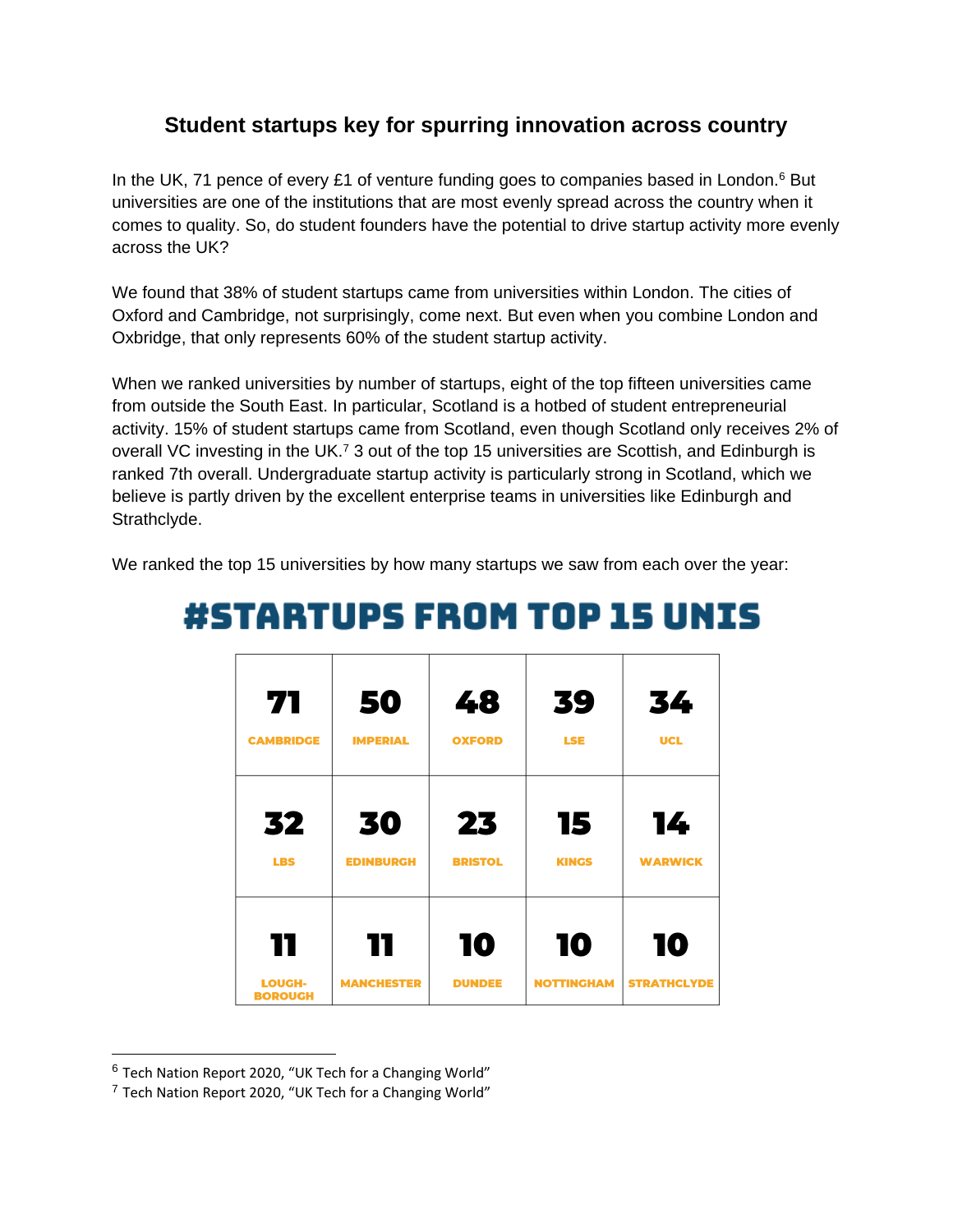#### **Ideas we see a lot. Ideas we want to see more**

Creator Fund is run by a team of student investors who see hundreds of deals a year. We asked them what ideas they see a lot, and where they see untapped opportunities.

#### **Ideas we see a lot:**

A common theme here is students focusing on their own needs and experiences, rather than thinking about solutions for problems faced by a wider base of consumers. Another is the promise of AI to solve everything without enough substance to show it works.

| <u>al</u> | Al recommendations for unnecessary things<br>e.g. AI to find your perfect gin or coffee blend. These startups overstate how<br>much value the consumer gets, and understate how hard it is to achieve |
|-----------|-------------------------------------------------------------------------------------------------------------------------------------------------------------------------------------------------------|
|           | <b>Tutoring marketplaces</b><br>Fragmented market. And there are too many existing mid-size players                                                                                                   |
|           | Tinder for jobs<br>Hard to add value vs. LinkedIn. Makes discriminatory hiring more likely                                                                                                            |
|           | <b>Student housing</b><br>Is the student experience sufficiently different to need its own platform<br>separate from Rightmove? Hard to unify fragmented & informal market                            |
|           | <b>Student social media platforms</b><br>Always a chance we are missing out on the next Facebook. But too often this<br>lacks a strategy for why users are going to switch from existing platforms    |

#### **Ideas we would like to see:**

There are a number of problems our investors would like to see students turn their considerable talents towards solving:

| ∣s∽ | <b>Improving Clinical Trial Process</b><br>We see a lot of great drug discovery startups. But less enabling technology to<br>improve the clinical trial process - PhDs have good insight into pain points. |
|-----|------------------------------------------------------------------------------------------------------------------------------------------------------------------------------------------------------------|
| ה⊬  | <b>Cultured Meat and Leather</b><br>UK is a biotech leader, but lab grown meat innovation is being driven by the<br>US and Israel. We see big opportunities in less developed alt-leather space.           |